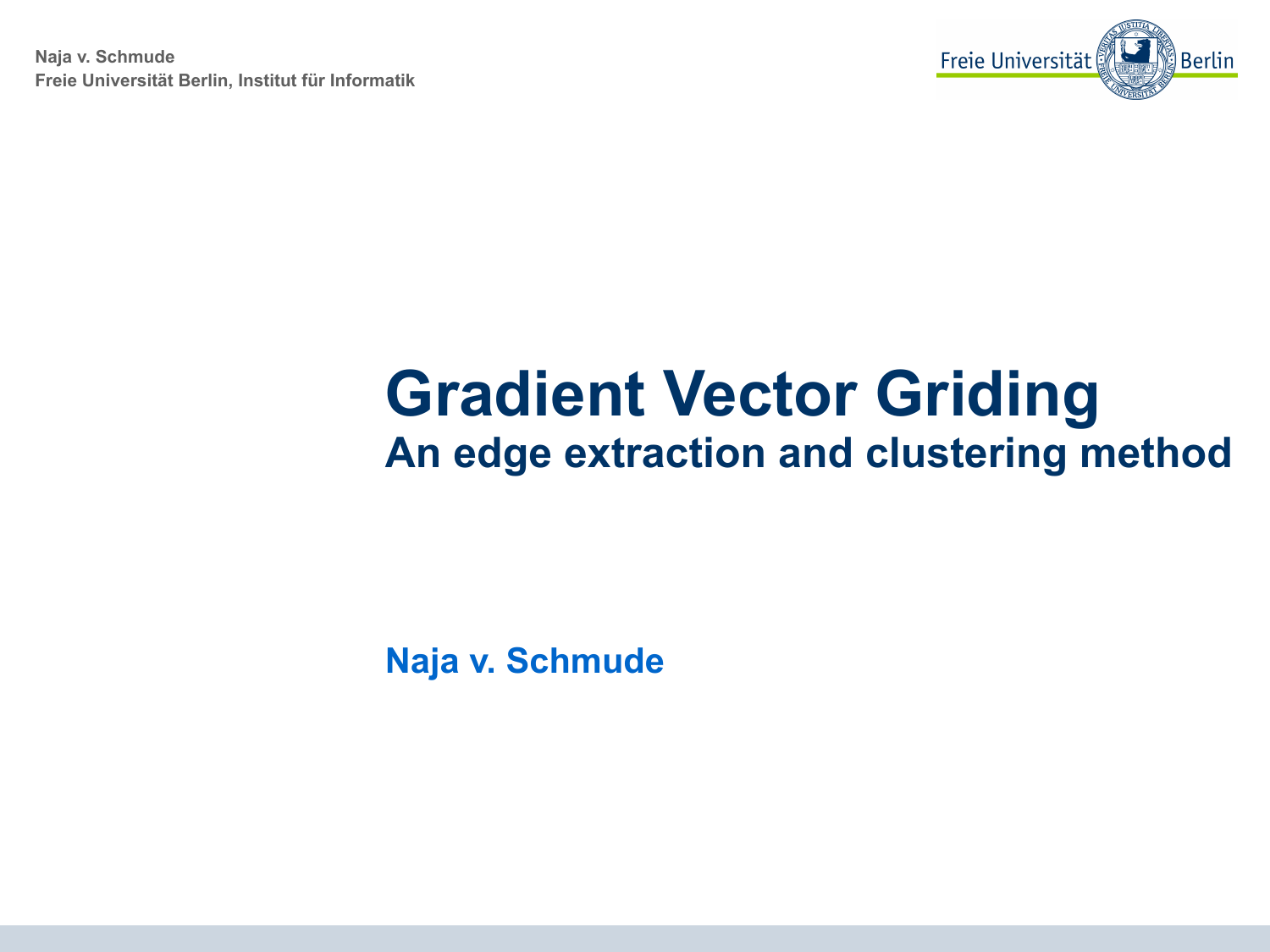

## **Outline**

**Motivation** 

Idea of algorithm

Overview over steps of algorithm

- Calculation of *edge representers*
- Extraction of connection graph
- Extraction of edge traces

**Optimizations** 

**Results**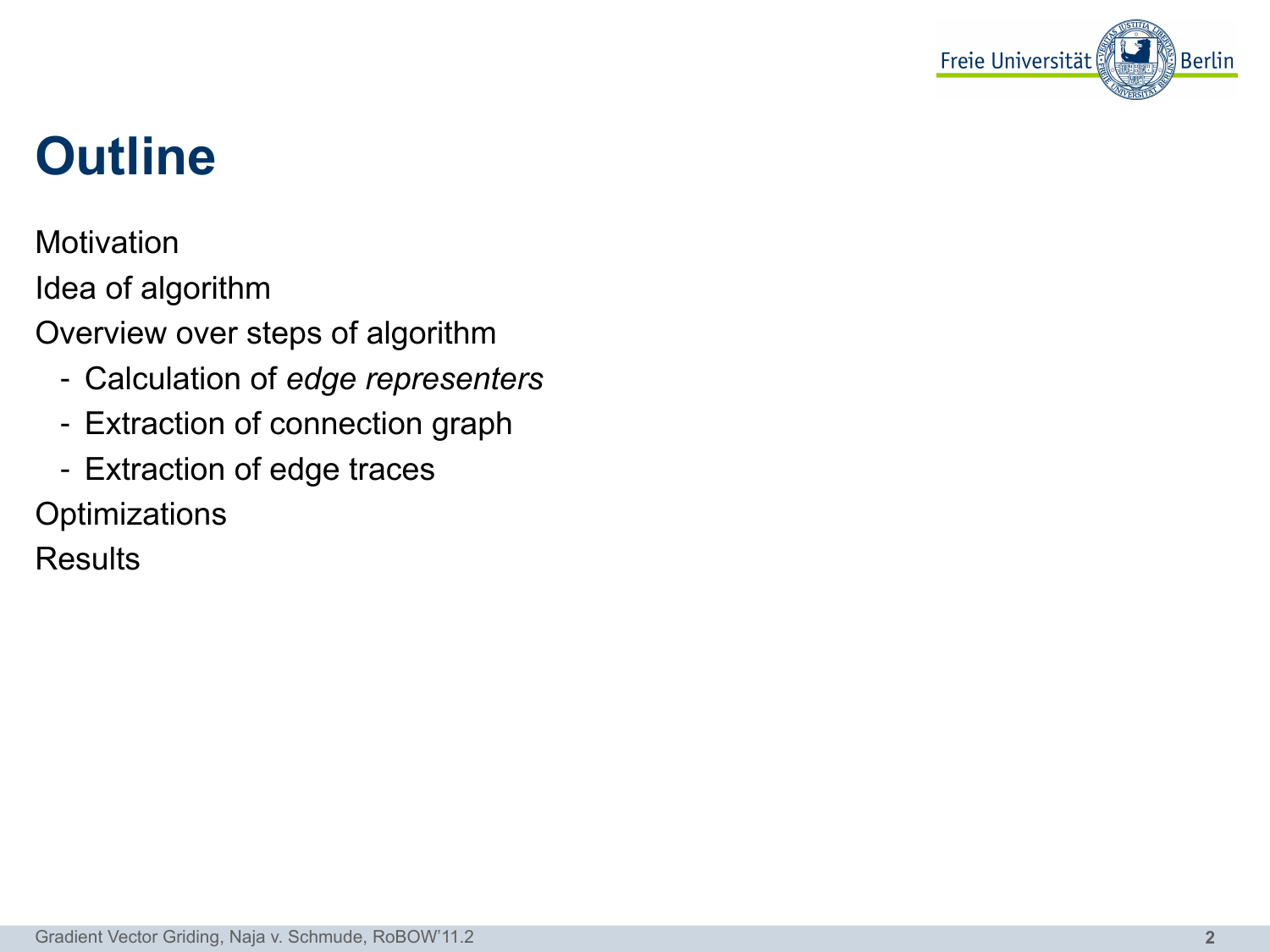

#### **Motivation**

Currently most vision systems rely on the color of the objects, but rules will change to a more and more colorless environment.

- Therefore: Use *shape* of objects and not (only) the color

Real-time image processing necessary as camera is most important sensor

- Need of a fast and reliable image processor

CPU on humanoid robots is strongly limited (e.g. ARM processors)

- Need of a simple method without complex calculations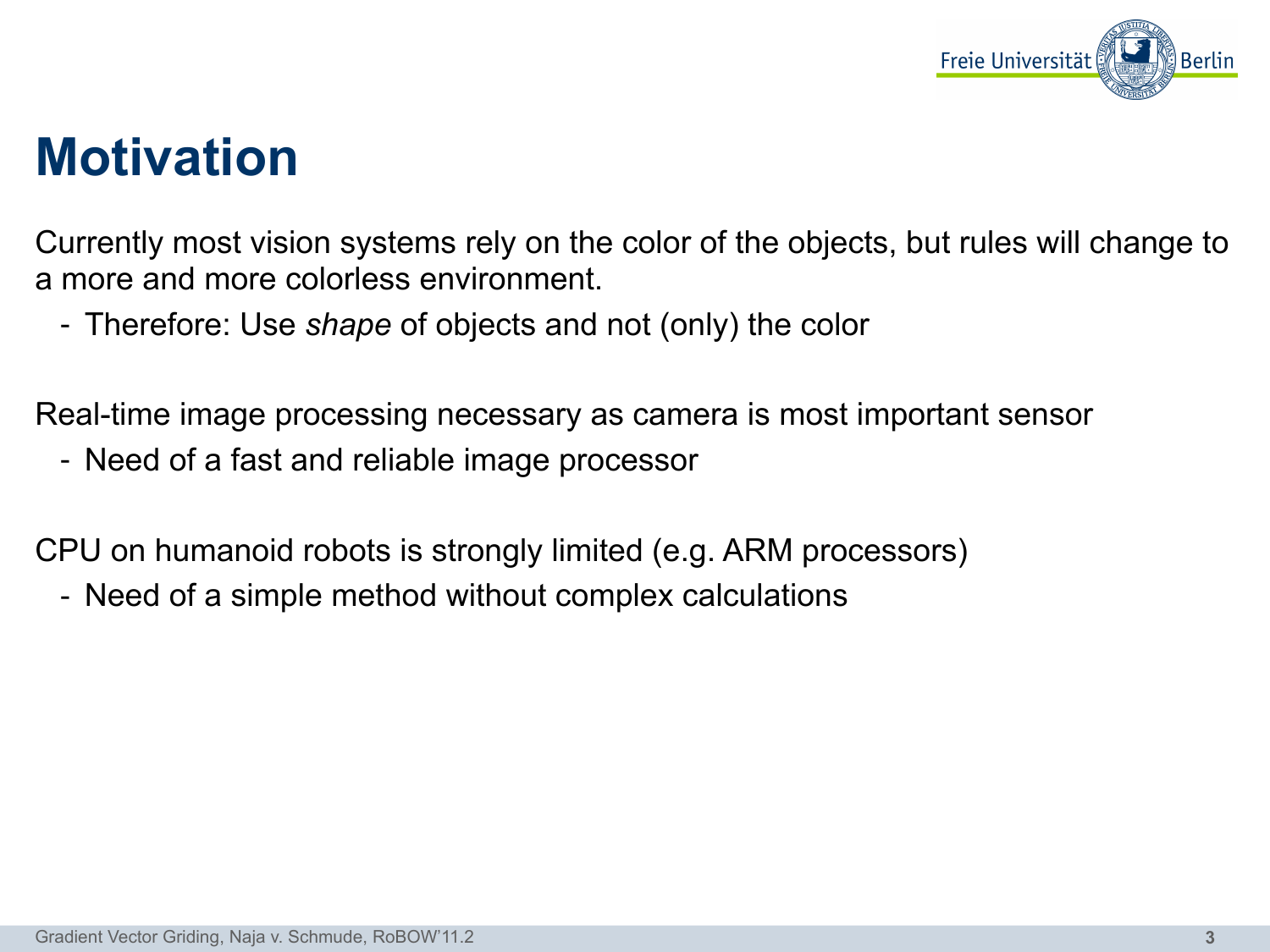

### **Idea behind Algorithm**

Reduce complexity of the whole image to a much smaller *grid* formed from equalsized cells

Only one pass over the whole image is needed to calculate the features for the cells, afterwards all operations are performed on the grid and its features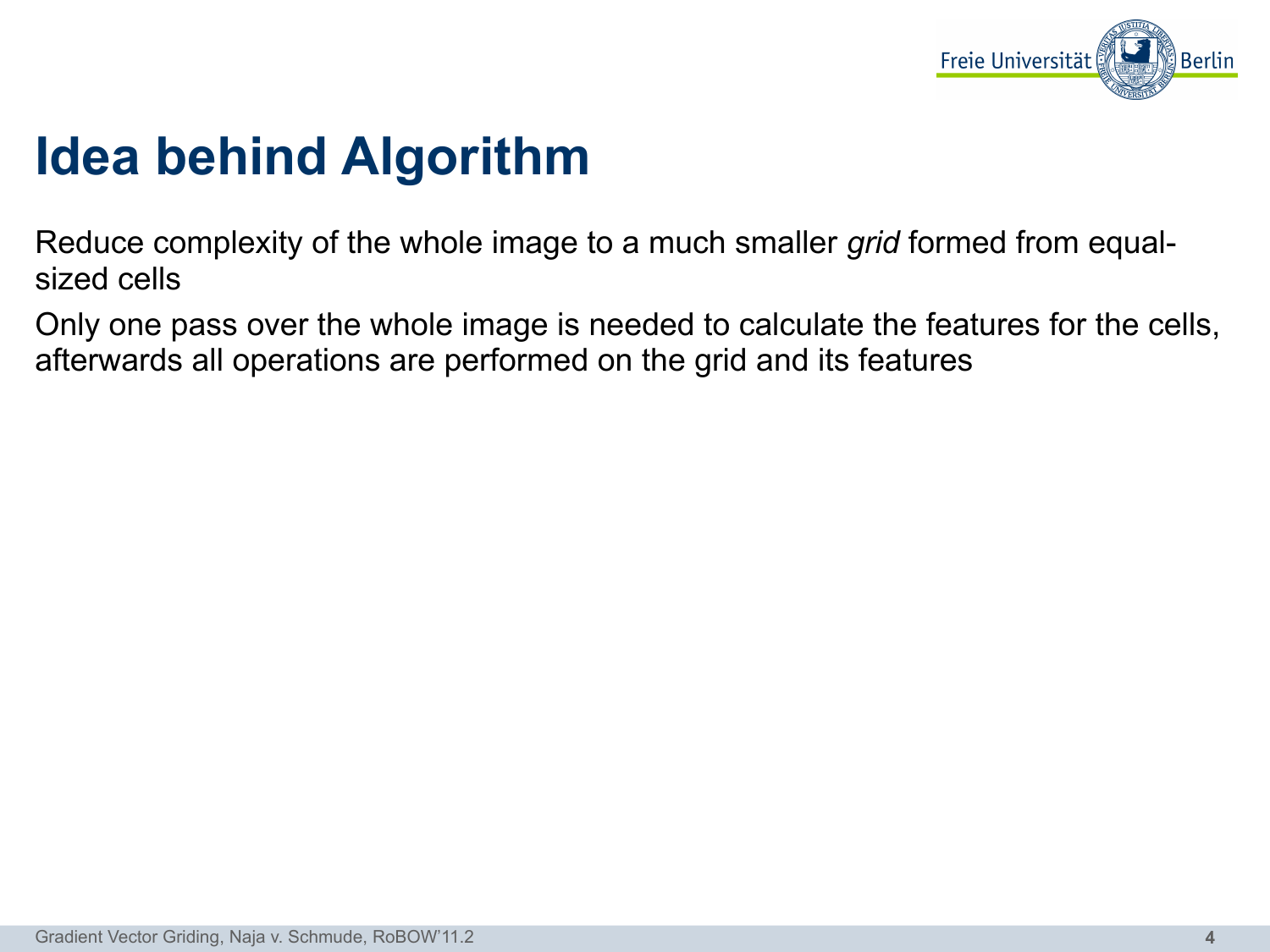

# **Steps of the Algorithm**

Overlay the image with a grid of equalsized cells

Determine one or more significant *edge representers* (ER) per cell

- ER = feature, which describes the passage of an edge through the cell

Analyze 8-neighborhood of each cell to extract the connectivity

Extract edge traces out of the connectivity graph



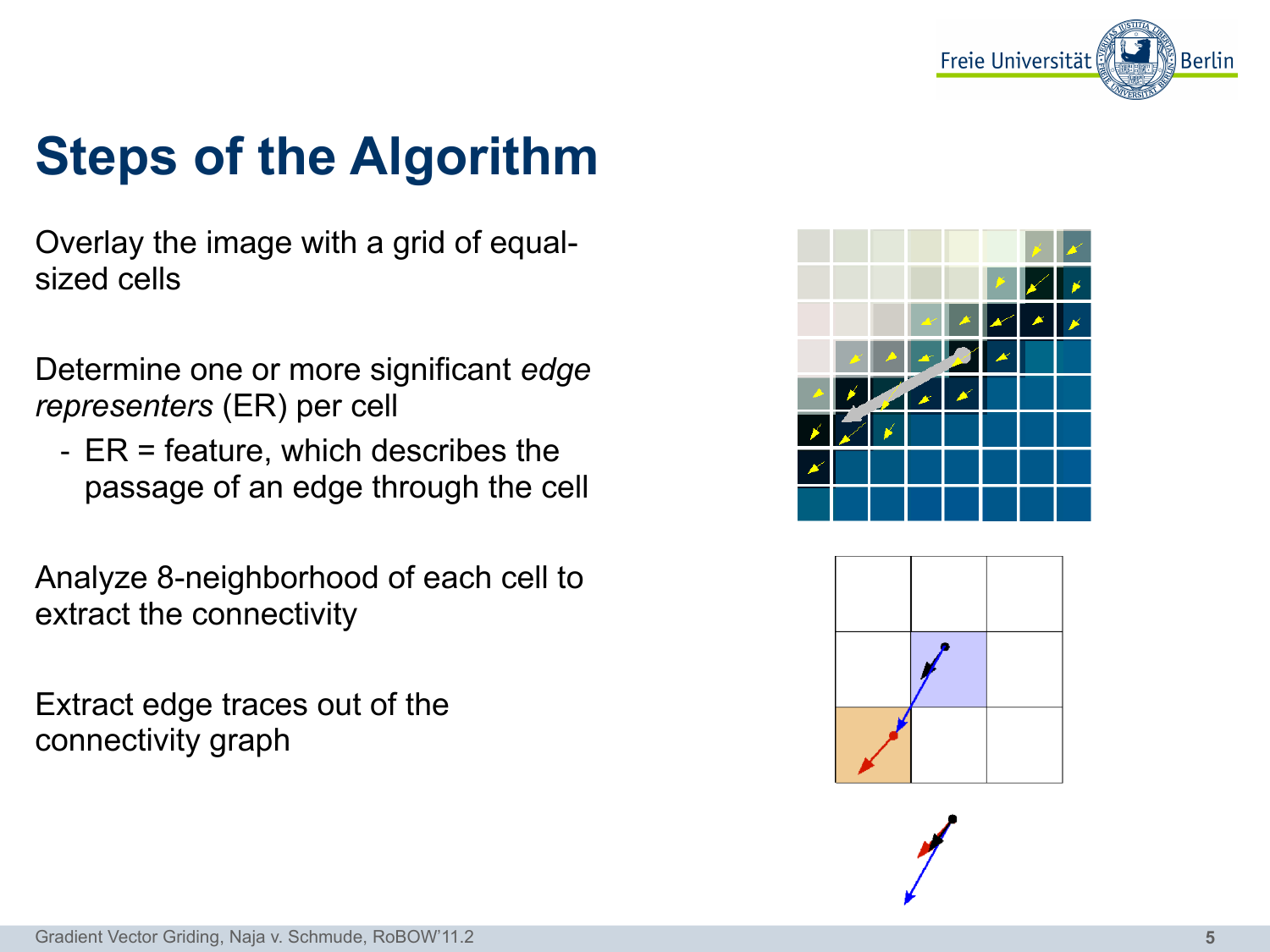

# **Determination of ERs**

Calculate gradient vector G foreach pixel in a cell

Accumulate each good edge pixel to that ER, where the average gradient orientation is closer then a certain distance to the current gradient orientation



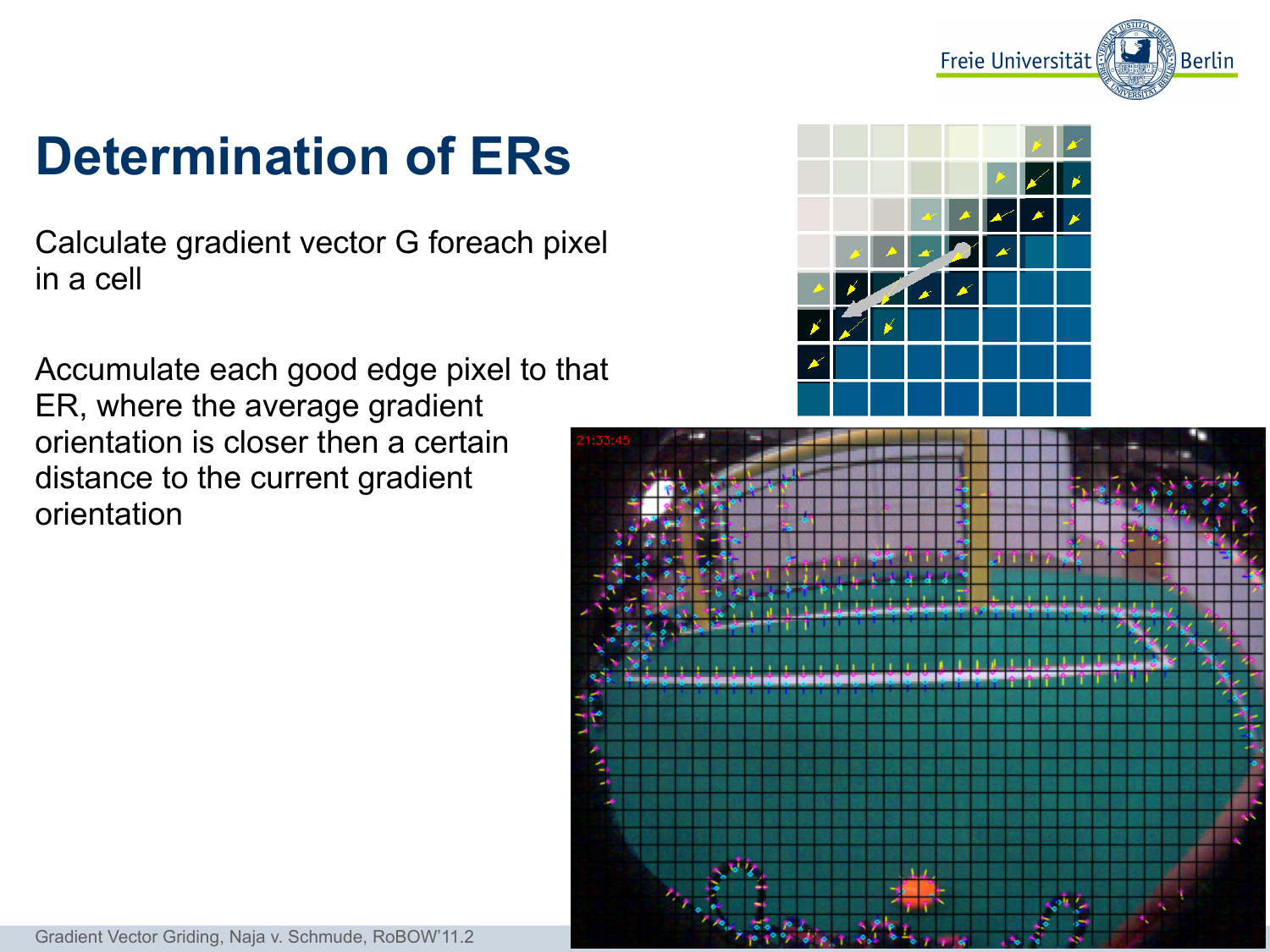

### **Extraction of the Connection Graph**

Foreach ER (ER1):

- Foreach neighbor ER2 of ER1
	- Calculate connecting vector of ER1 and ER2
	- Connect ER1 and ER2, if orientation of connecting vector and orientation of both ERs are the same

An ER can only be connected with just one neighboring ER!

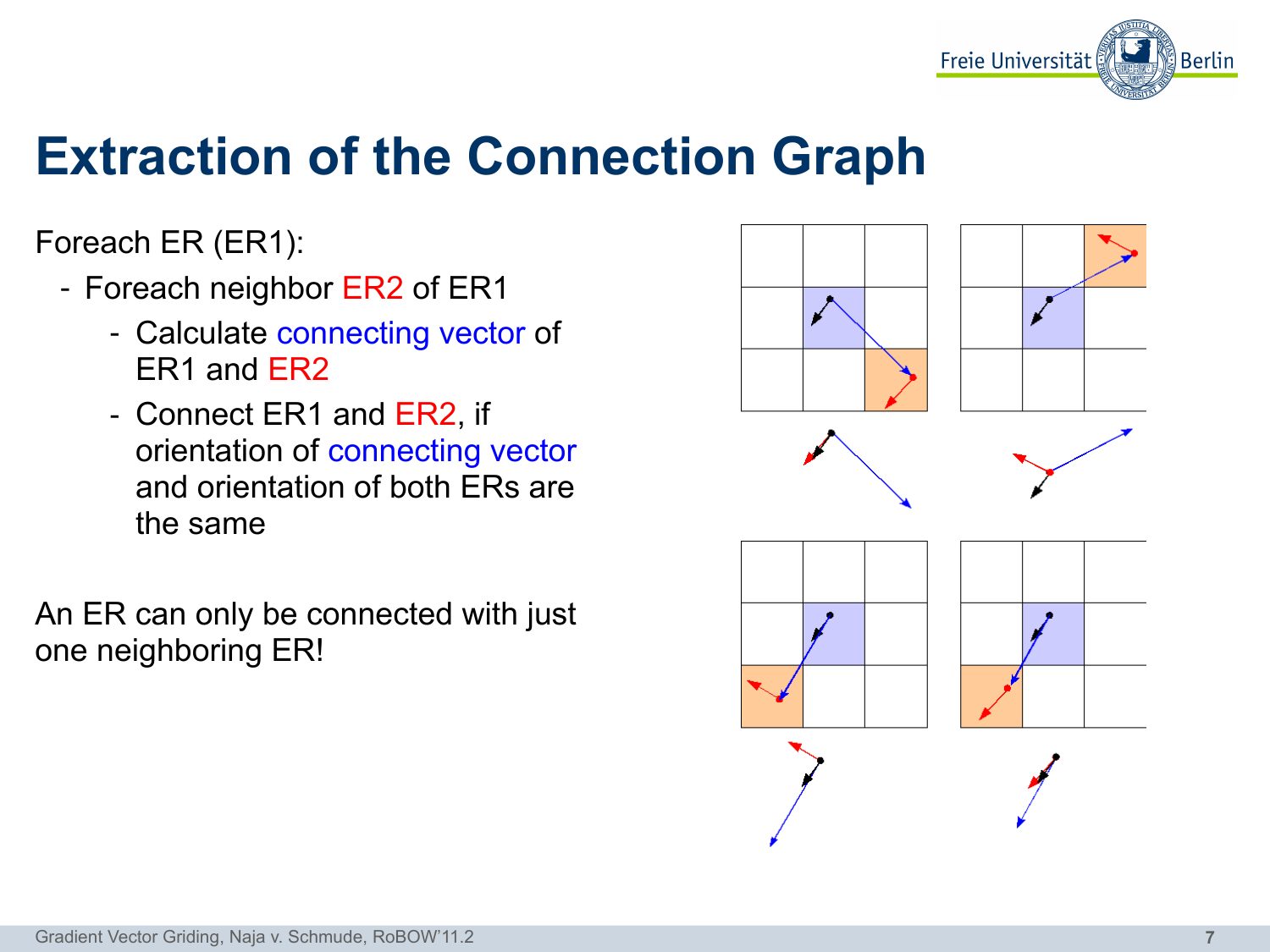

## **Edge Trace Extraction**

Iterate over all cells and search for ER with no incoming connection.

Follow the connection graph and attach all ERs on the way to one edge trace

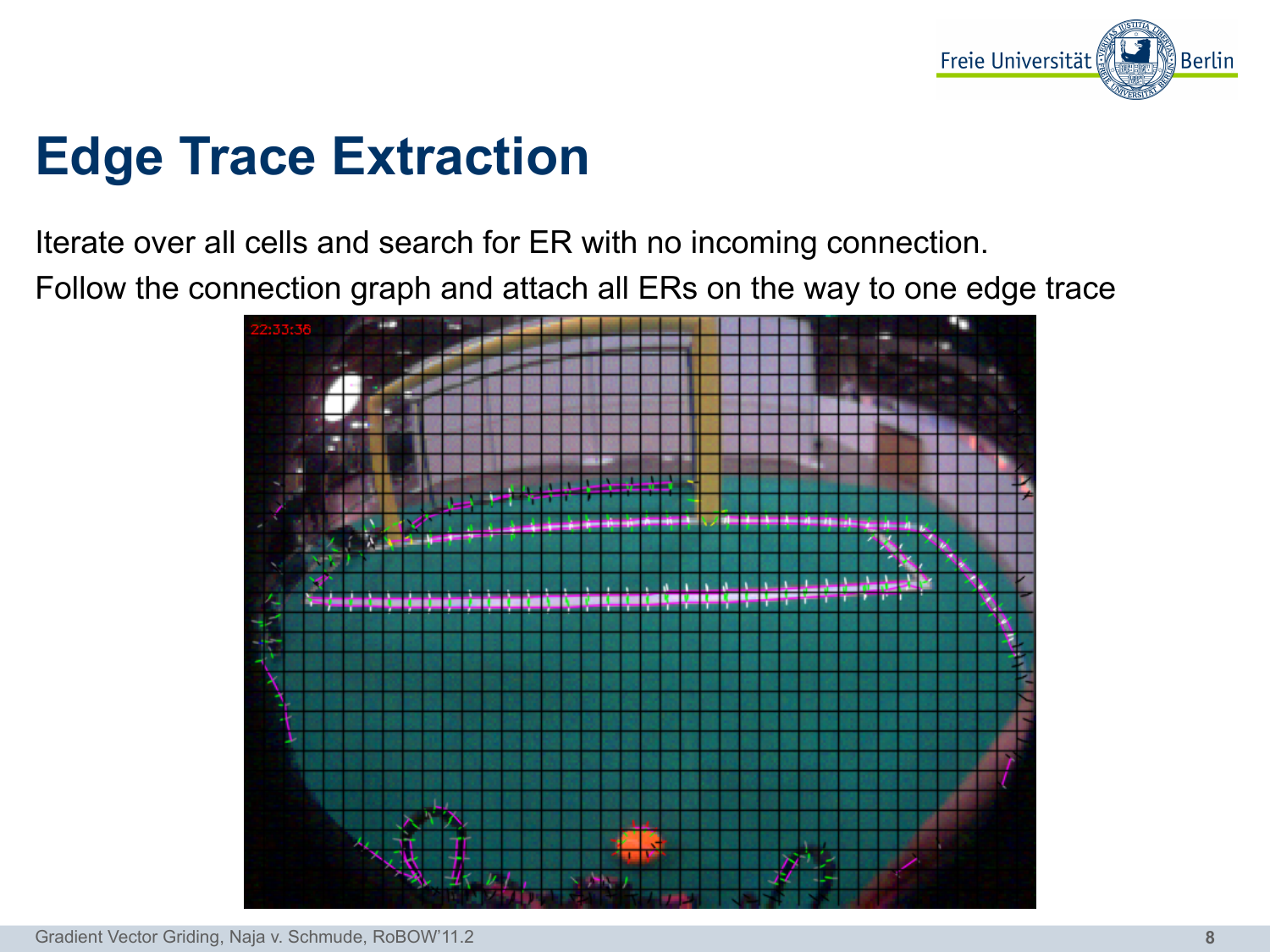

#### **Optimizations**

Replace calculations for orientation thresholding in polar coordinates (uses atan2) with inner product thresholding in cartesian coordinates (only integer multliplications)

Skip pixels which lay above the horizon

Skip randomly some image rows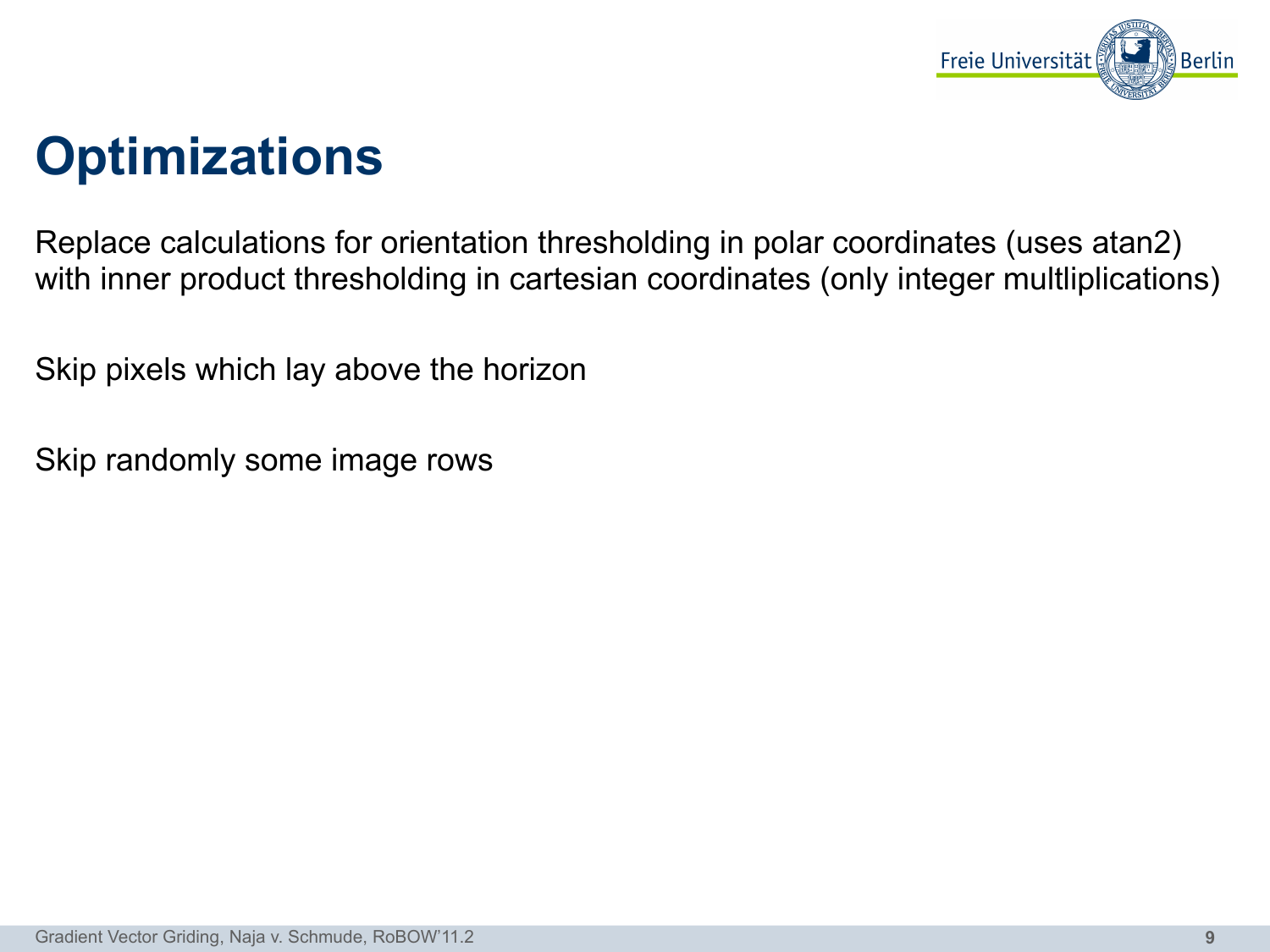

#### **Results**

Up to 17 fps on FUmanoids platform (Gumstix Verdex Pro with 600MHz PXA270) (Compared to Canny edge detector with only 1.5 fps)

World vice-champion 2010 :-)